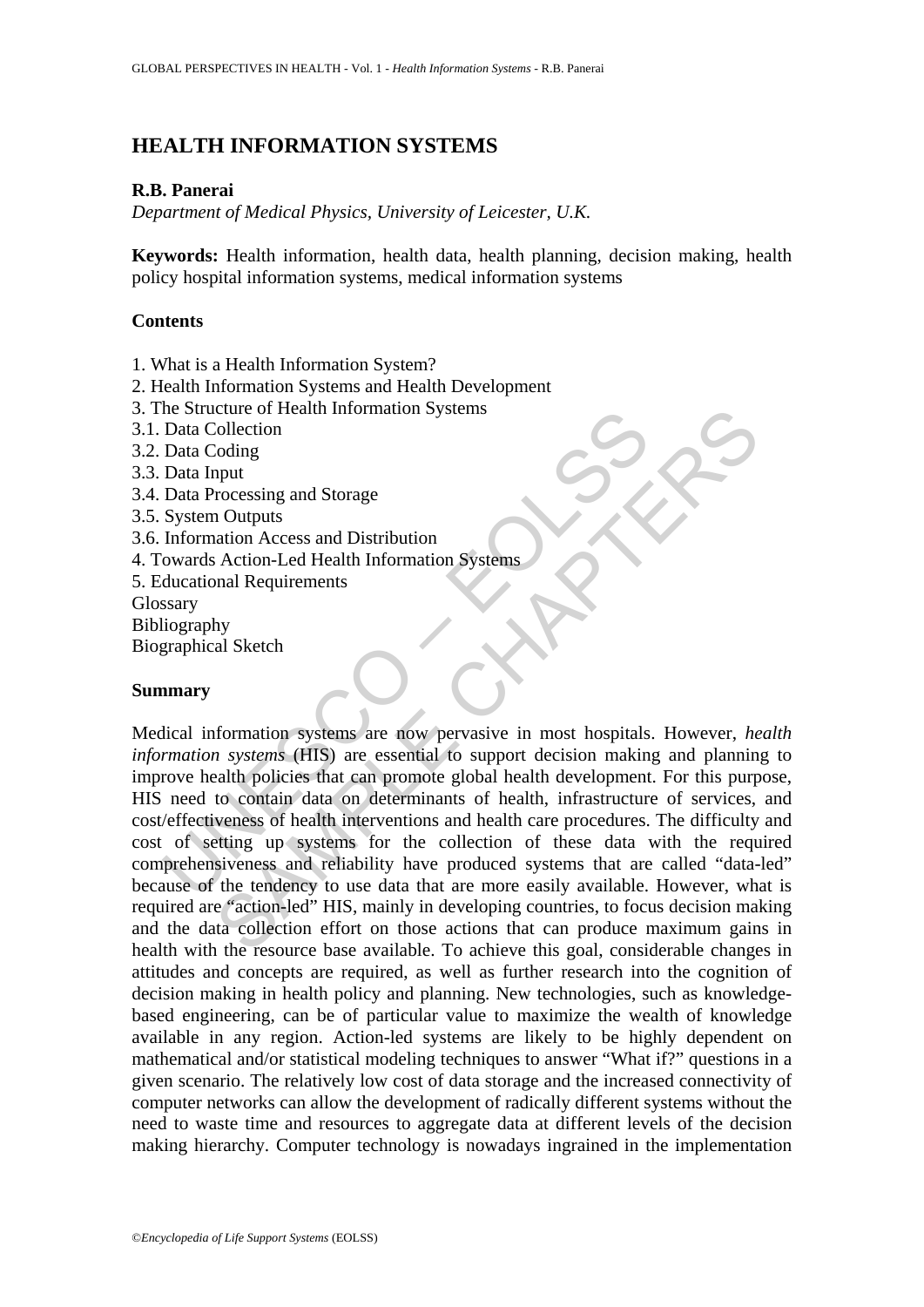and operation of HIS, but it can be responsible only for the failure of an HIS, never for its success. In addition to improving the interdisciplinarity and technical background of professional teams in charge of developing and managing HIS, a major effort should be made to change attitudes about the value of information in health policy and planning by introducing the subject in the curriculum of schools of medicine and public health and by greater involvement of the community at large.

### **1. What is a Health Information System?**

The quality of health care delivery or the effectiveness of health planning and policy making depend on the availability of accurate and timely information to support decision making. Broadly, a *health information system* (HIS) is any form of structured repository of data, information, or knowledge that can be used to support health care delivery or to promote health development. This definition is of relatively little value though because the term HIS has been widely used to include applications that are not immediately related to health development, such as computerized hospital billing systems. On the other hand, many information systems containing data on environmental or socioeconomic determinants of health that can be instrumental to support health policy making are not strictly regarded as HIS.

Show over the consideration of a material streamed the theorem over yo to promote health development. This definition is of religible because the term HIS has been widely used to include applicediately related to health de Despite the frequent association of HIS to computer implementations, the latter should be regarded simply as a convenient technology. The origins of HIS go back to the first records of causes of mortality in the eighteenth century, thus preceding computer technology by 200 years or more. Although most HIS are now running on computers, to allow an appreciation of the critical elements of HIS it is important to make a clear distinction between the conceptual structure of an HIS and its implementation technology. Many failures in the design and end results of HIS can be traced back to viewing HIS simply as "data on computers."

or dual, information, or showtvare unit of the descent of the promote health development. This definition is of relatively liftle v is to promote health development, such as computerized hospital bild and the other hand, The increasing availability of health data and information on the Internet has also contributed to blurring the concept of HIS. Most of the theory and experiences described in the literature apply to self-contained, dedicated systems that have relatively well established objectives or areas of application. Some information systems with these characteristics are available on the Internet, but in addition there are a large number of databases and an endless number of home pages offering a myriad of health information. The quality and reliability of the information available, though, have been frequently questioned. For health professionals and the general public in a position to criticize and select information, the resources available on the Internet can be valuable to support decision making and, as such, perform the role of a "classical" HIS.

More important than strict definitions of what constitutes an HIS is to concentrate on the contribution of information systems to health development, the challenges facing the implementation of such systems, and the future developments expected in this area. As with many other elements of health care delivery, HIS should be part of the health technology assessment framework. Data is an essential element of HIS and it is usually an expensive resource. Investments in HIS should look into its opportunity costs and the efficacy/effectiveness of its potential contribution to health development. This is the same as saying that whilst HIS are a tool to collect, select, synthesize, and disseminate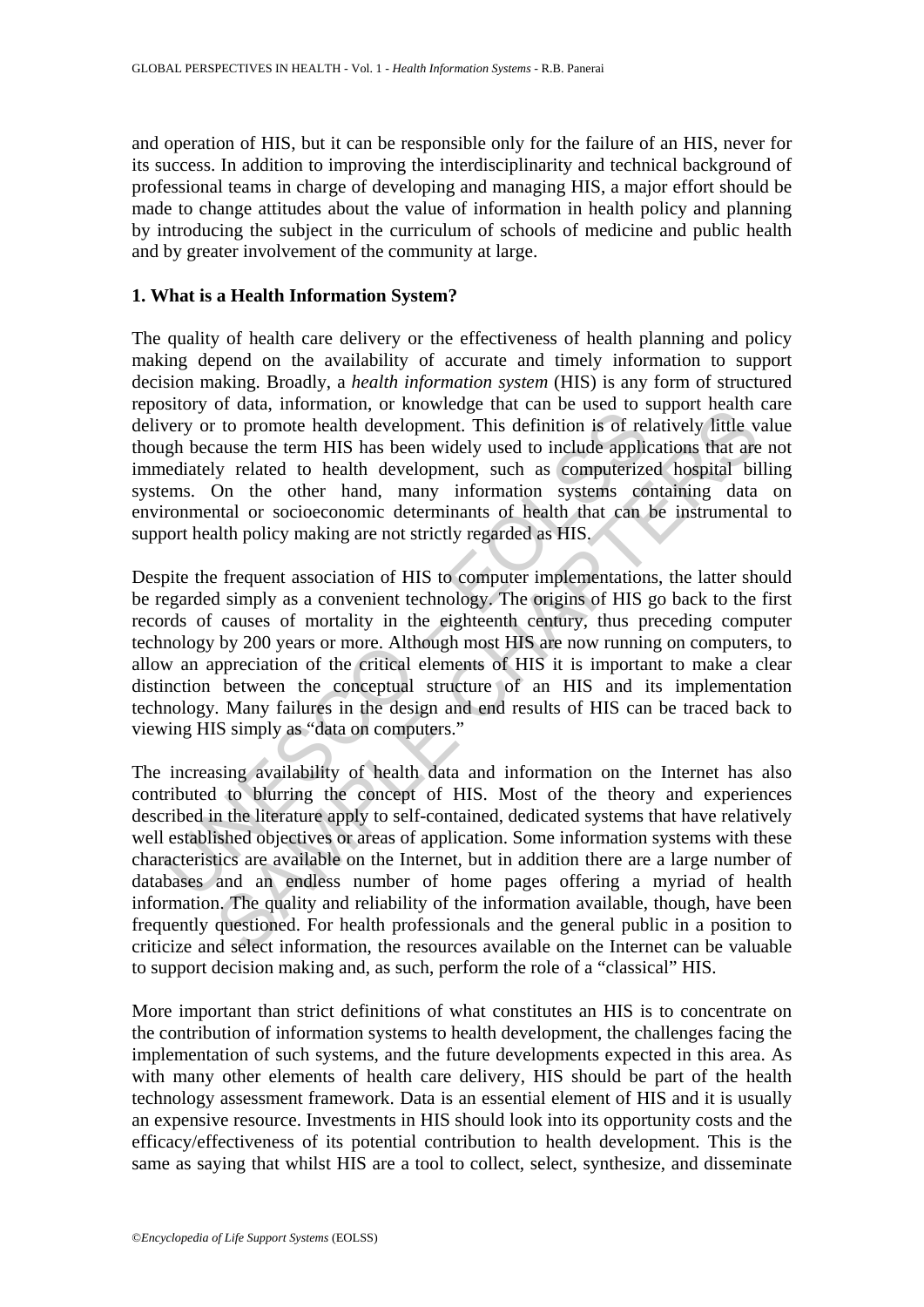information about evidence-based medical care, its own development and utilization should also be evidence based.

A review of the literature indicates that 80%–85% of the systems described involve tertiary hospital applications and another 10%–15% mention applications in PHC and community health. Only 3%–5% of HIS have been applied to support health policy making or regional public health planning. The underdevelopment of HIS in this area is of great concern because of the need to improve the quality and rationality of decision making in health policy and planning and therefore for appropriate decision support. The following sections describe the basic components of HIS, with an emphasis on systems that can be used to promote population health development, including interregional and international comparative studies.

### **2. Health Information Systems and Health Development**

**EXECUTE:**<br> **EXECUTE:**<br> **EXECUTE:**<br> **EXECUTE:**<br> **EXECUTE:**<br> **EXECUTE:**<br> **EXECUTE:**<br> **EXECUTE:**<br> **EXECUTE:**<br> **EXECUTE:**<br> **EXECUTE:**<br> **EXECUTE:**<br> **EXECUTE:**<br> **EXECUTE:**<br> **EXECUTE:**<br> **EXECUTE:**<br> **EXECUTE:**<br> **EXECUTE:**<br> **EXEC** EXERCISE THREET TORS THIS DECISION<br>
THE CHARL THE CHAPTER TO THE CHARL THE CREATED TO THE CHARL THE CREATED TO THE CHAPTER THE CHAPTER THE CHARL TH<br>
THIS DEPENDENCE THE CHAPTER THE CHAPTER THE CHAPTER OF A NUMBER OF A DIME Population health is determined by environmental, behavioral, genetic, demographic, social, and economic factors. Health policy aims to make the best use of a society's resources to promote health by preventing or minimizing the occurrence of disease and by recovering health by deployment of curative services. Figure 1 indicates the interactions between HIS support to decision making, the determinants of health, and population dynamics. A number of *effector pathways* can be identified to channel actions that can target determinants of health (e.g. environmental control), or population health status (e.g. preventive or palliative care). Multiple data sets are required to reflect population parameters (demography, health, risk factors, access, satisfaction, etc.), cost/effectiveness of services/interventions, and resource allocation. The HIS should provide information that allows problem priority setting in a dynamic context, continually updated by incoming data.



Figure 1. Main effector pathways for decision making supported by a health information system to affect determinants of health and population health levels, equity, and satisfaction with health services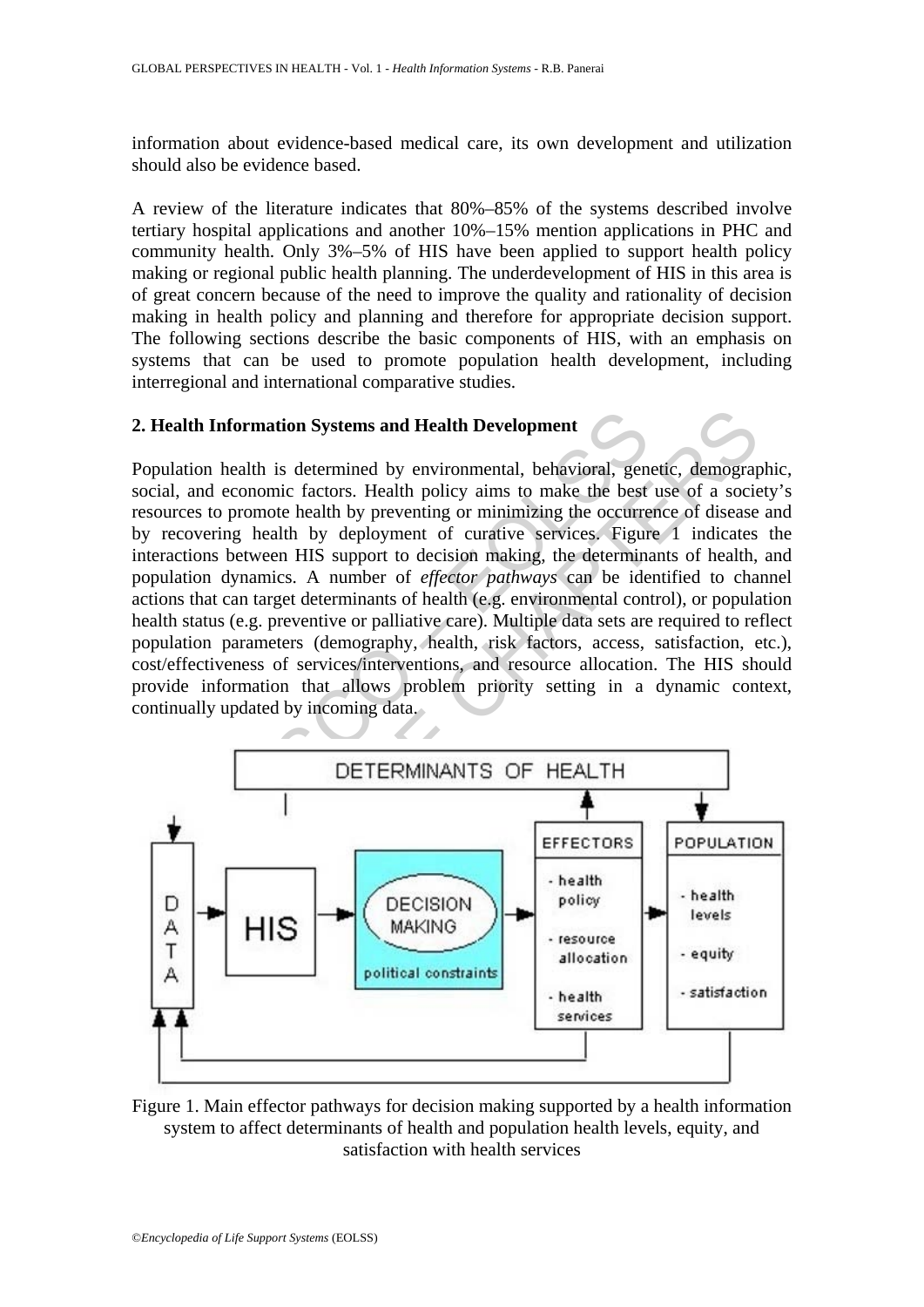Improvements in population health levels are particularly urgent in developing countries. Where resources for prevention and health care are scarce, HIS can be a tool for bringing about changes in resource allocation, priority setting, and management of services. Benefits should also be expected from greater involvement of the community in systems that not only collect data from but also provide feedback to and health education at primary health care (PHC) level. Despite these promising benefits, most developing countries are still struggling to implement HIS to support planning and decision making at the local and central levels. The limiting factors have been lack of political will, resistance to embrace a culture of informed decision making, absence of a critical mass of trained professionals, stifling bureaucracy, and incompetent management. This scenario cannot be generalized, however. In some countries in Africa the volatile political situation and the constant interference of armed conflict does not provide the necessary conditions of stability and long-term commitment required for data collection and training of personnel. On the other hand, most countries in Latin America have had experiences in setting up HIS at the central level of government, such as the Ministry of Health, Social Security, or units in charge of national planning and development. However, in most cases the HIS is not really a "system," but separate databases of mortality data, incidence of infectious diseases, prevalence of tropical and chronic diseases, hospital admissions, or structure of health services. Long delays in the collection, collation, and distribution of these data are also frequent. As a result, much of the data available remain underused for purposes of management and planning.

Free the constant of being the control and training of personnel. On the other hand, most collection and training of personnel. On the other hand, most reirca have had experiences in setting up HIS at the central level of near or the complete exclusion or standing and inerget and mediation and training of personnel. On the other hand, most countries in I are alwe had experiences in setting up HIS at the central level of government, sistry o A "bottom-up" approach has been suggested as the best way forward to promote change in the development and use of information systems in developing countries in contrast to the centralized or "top-down" model that has not been successful so far. This does not imply the complete exclusion of the central level that should retain a role in coordination and standardization. However, it is at the local level where benefits for health development can be more immediate by developing a culture of decision making and planning based on information and evidence rather than guesswork. Training of PHC managers and health workers and the involvement of the local community should be one of the main components of this strategy. By receiving timely feedback about the relative importance of health problems at the local level, it is assumed that the population would take a more active role in preventive actions and be more likely to show greater cooperation towards data collection and participation in health programs. Unfortunately, in most PHC clinics of the developing world this scenario is almost surrealist due to chronic problems of staff shortage in relation to the demand for services, deficient installations and equipment, and lack of essential drugs and supplies. In this context, pilot projects could have a major impact to demonstrate the contribution of HIS for health development when incorporated as an essential tool for planning and management of services.

### **3. The Structure of Health Information Systems**

The most common building blocks of any information system are depicted in Figure 2. This structure is somewhat independent of the technology used to implement the system. As an example, a manual system to monitor family planning practices in a primary health clinic will probably acquire the raw *data* from a questionnaire given to patients attending the clinic. In this case *coding* is usually built into the structure of the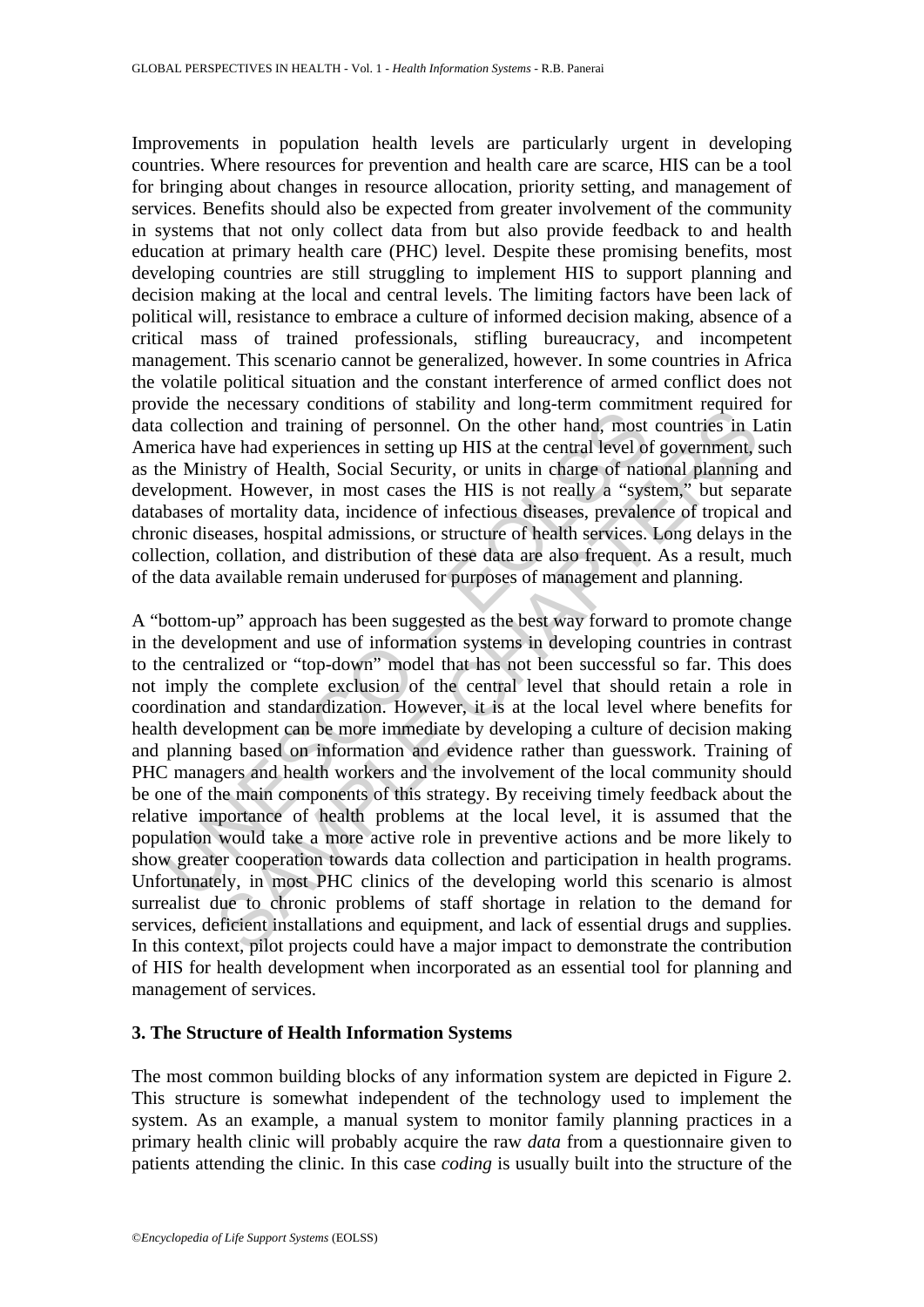questionnaire as many questions will have a discrete number of answers (e.g. contraceptive methods in use) or will be already in numerical format (e.g. number of children, date of birth, etc.). The *input* stage is also straightforward. The questionnaires will be *stored* in a file cabinet and copies might be appended to the patient records. *Processing* might involve a review of questionnaires and simple statistics of the main information of interest such as the number of children in the family, age distribution, percentage of couples on each contraceptive method, and so on. A typical *output* will be a summary report to be *distributed* to the staff in charge of the program.



Figure 2. Main stages of a health information system

Despite the jargon commonly associated with computer technology (input, output, etc.). it is important to keep in mind that computers should be the servants and the HIS objectives the masters of the final product. In practice, the easy availability and low cost of microcomputers has made manual systems a thing of the past except in very poor or remote rural areas where computers cannot be afforded or adequately maintained.



#### **Bibliography**

- - -

Advisory Committee for Health Research (1999). *Health Assessment: Complexity, Trends and Opportunities*. Geneva: World Health Organization, (in press). [Provides a discussion of the main problems surrounding the representation of concepts of health and its determinants with the use of classical indicators and suggests new approaches such as the use of semantic knowledge.]

Anderson J.G. and Aydin C.E. (1997). Evaluating the impact of health care information systems. *International Journal of Technology Assessment in Health Care* **13**, 380–393. [This paper presents a framework for evaluating health information systems including organizational and administrative impacts.]